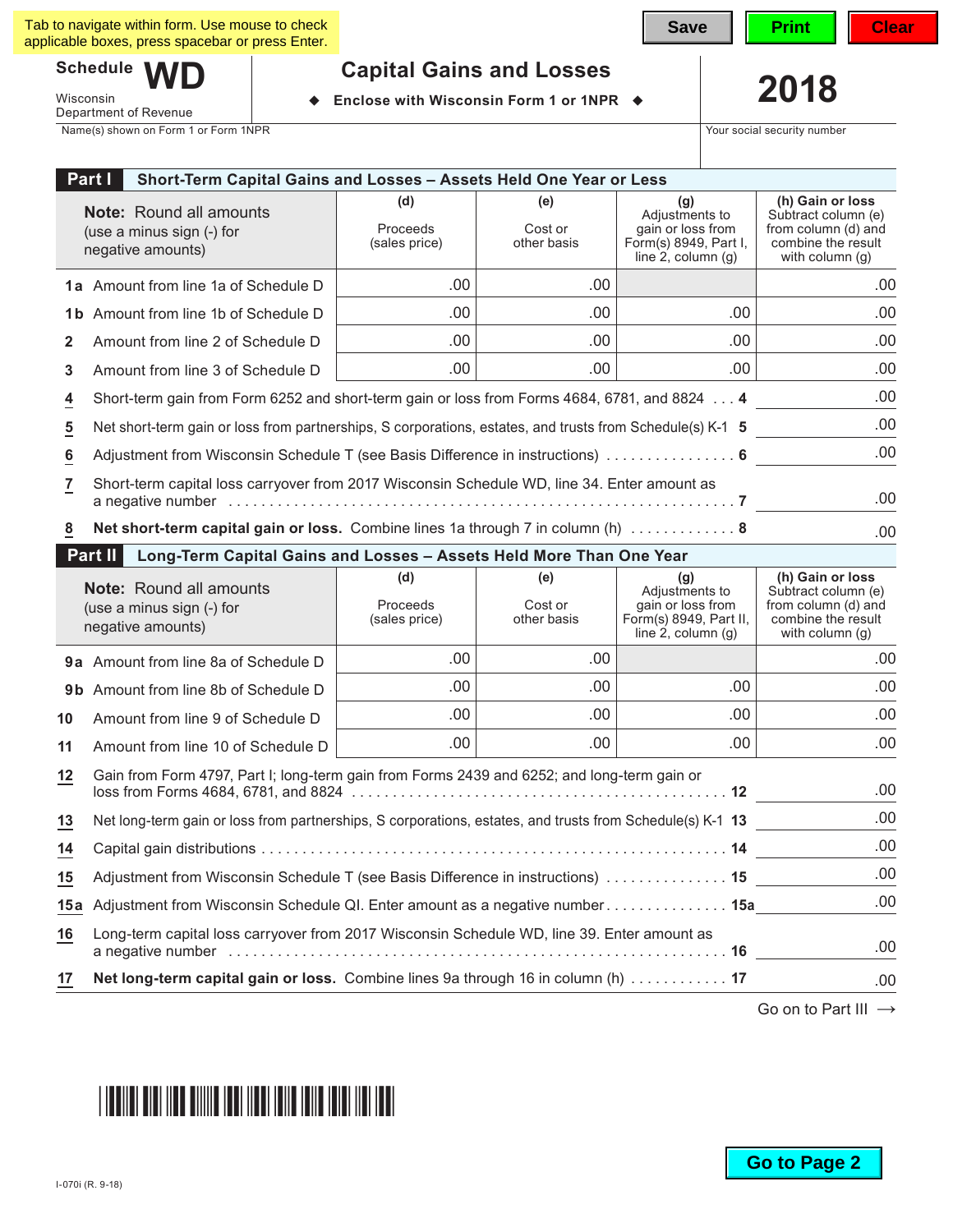|      |                                                                                                                                                                                                                                                                                                                               |                        | $1$ ugu $2$ ul |
|------|-------------------------------------------------------------------------------------------------------------------------------------------------------------------------------------------------------------------------------------------------------------------------------------------------------------------------------|------------------------|----------------|
| Name |                                                                                                                                                                                                                                                                                                                               | Social Security Number |                |
|      | <b>Part III</b> Summary of Parts I and II (see instructions) - use a minus sign (-) for negative amounts.                                                                                                                                                                                                                     |                        |                |
|      | 18 Combine lines 8 and 17, and fill in the net gain or loss here (if line 18 is a loss, go to line 28) 18                                                                                                                                                                                                                     |                        | .00            |
|      | 19 Fill in the smaller of line 17 or 18, or -0- if a loss or no entry on line 17 19                                                                                                                                                                                                                                           | .00                    |                |
|      |                                                                                                                                                                                                                                                                                                                               | .00                    |                |
|      | 21 Fill in the amount of long-term capital gain from the sale of farm assets<br>listed on Form 8949 and taxable to Wisconsin plus gain from the sale of<br>farm assets that is included on line 12 or 13 of Schedule WD. If zero, skip<br>lines 22 through 25 and fill in the amount from line 20 on line 26 $\dots \dots$ 21 | .00                    |                |
|      | 22 Gain included in line 17. Do not include any losses in this amount  22                                                                                                                                                                                                                                                     | .00.                   |                |
|      |                                                                                                                                                                                                                                                                                                                               |                        |                |
|      |                                                                                                                                                                                                                                                                                                                               | .00.                   |                |
|      |                                                                                                                                                                                                                                                                                                                               | .00                    |                |
|      |                                                                                                                                                                                                                                                                                                                               |                        | .00            |
|      |                                                                                                                                                                                                                                                                                                                               |                        | .00            |
|      | <b>28</b> If line 18 shows a loss, fill in the smaller of:<br>(a) The loss on line 18,                                                                                                                                                                                                                                        |                        |                |
|      | (b) $$500, or$<br>Note: When figuring whether a, b, or c is smaller, treat<br>(c) Wisconsin ordinary income (see instructions) . 28<br>all numbers as if they are positive. If filing Form 1,<br>complete Part IV. If filing Form 1NPR, fill in amount<br>from line 27 or 28 on line 7, column B, of Form 1NPR.               |                        | .00            |

## **Part IV Computation of Wisconsin Adjustment to Income** *(Do not complete this part if you are filing on Form 1NPR)*

|               | 29 Adjustment (see instructions for Part IV and Schedule I adjustments)                                                                                                                                       |      |      |
|---------------|---------------------------------------------------------------------------------------------------------------------------------------------------------------------------------------------------------------|------|------|
| a             | Fill in gain from federal Schedule 1 (Form 1040), line 13, or gain from<br>line 2f of Schedule I, if filed (if a loss, fill in -0-) $\,\ldots\ldots\ldots\ldots\ldots\ldots\,$ 29a $\,$                       | .00. |      |
| b             | Fill in gain from Part III, line 27, (if blank, fill in -0-) 29b                                                                                                                                              | .00. |      |
| c             | If line 29b is more than 29a, subtract line 29a from line 29b. Fill in amount on line 3 of Form 1 29c                                                                                                         |      | .00  |
| d             | If line 29b is less than 29a, subtract line 29b from line 29a. Fill in amount on line 10 of Form 1 29d                                                                                                        |      | .00  |
| е             | Fill in loss from federal Schedule 1 (Form 1040), line 13, as a positive<br>amount or the loss from line 4c of Schedule I, if filed (if a gain, fill in -0-) 29e                                              | .00  |      |
| f             | Fill in loss from Part III, line 28 as a positive amount  29f                                                                                                                                                 | .00  |      |
| g             | If line 29f is more than 29e, subtract line 29e from line 29f. Fill in amount on line 10 of Form 1 29g                                                                                                        |      | .00  |
| h.            | If line 29f is less than 29e, subtract line 29f from line 29e. Fill in amount on line 3 of Form 1 29h                                                                                                         |      | .00  |
| <b>Part V</b> | Computation of Capital Loss Carryovers from 2018 to 2019 (Complete this part if the loss on line 18 is more than the loss on line 28.)                                                                        |      |      |
|               | 30 Fill in loss shown on line 8 as a positive amount. If none, fill in -0- and skip lines 31 through 34 30                                                                                                    |      | .00  |
|               |                                                                                                                                                                                                               |      | .00  |
|               |                                                                                                                                                                                                               |      | .00  |
|               |                                                                                                                                                                                                               |      | .00  |
|               | 34 Subtract line 33 from line 32. This is your short-term capital loss carryover from 2018 to 2019 . 34                                                                                                       |      | .00  |
|               | 35 Fill in loss from line 17 as a positive amount. If none, fill in -0- and skip lines 36 through 39 35                                                                                                       |      | .00. |
|               |                                                                                                                                                                                                               |      | .00. |
|               |                                                                                                                                                                                                               |      | .00. |
|               | 38 Subtract line 33 from line 28, treating both as positive amounts. (Note: If you skipped<br>lines 31 through 34, fill in amount from line 28 as a positive amount.) $\ldots \ldots \ldots \ldots \ldots$ 38 |      | .00  |
|               | 39 Subtract line 38 from line 37. This is your long-term capital loss carryover from 2018 to 2019 . 39                                                                                                        |      | .00  |

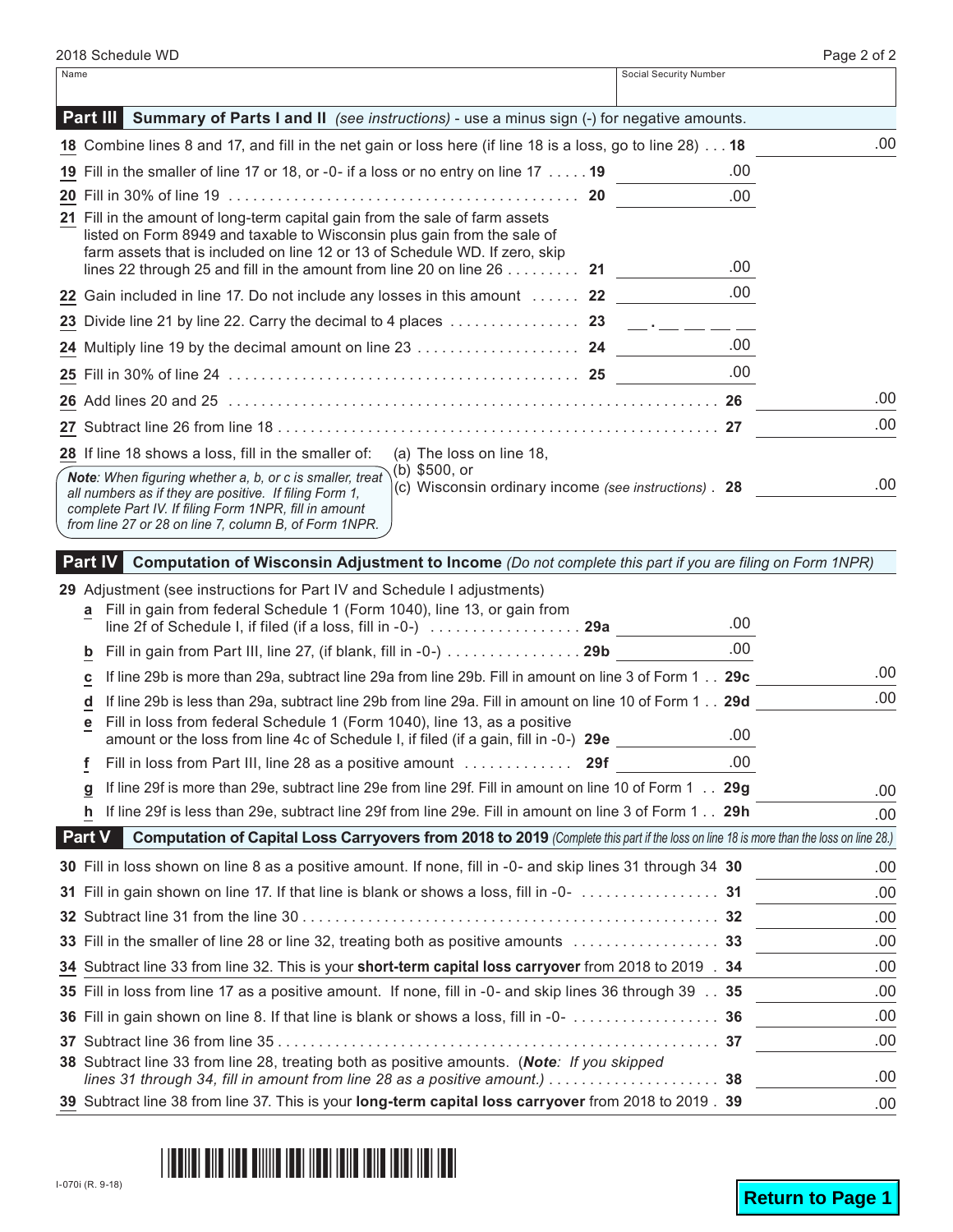# **CAUTION**

On Friday, December 14, 2018, Governor Scott Walker signe[d 2017 Wisconsin Act 368.](https://docs.legis.wisconsin.gov/2017/related/acts/368.pdf) The law allows tax-option (S) corporations to elect to be taxed at the entity level effective for taxable years beginning on or after January 1, 2018.

As a result of the new law, tax-option (S) corporations may now elect to be taxed at the entity level pursuant to sec. 71.365(4m)(a), Wis. Stats. If the tax-option (S) corporation makes this election, box 3 in Part B of Schedule 5K-1 will be checked.

Shareholders of an electing tax-option (S) corporation do not report any items of gain or loss reported on the Schedule 5K-1 on Schedule WD. See page 2 of the Schedule WD instructions for more information.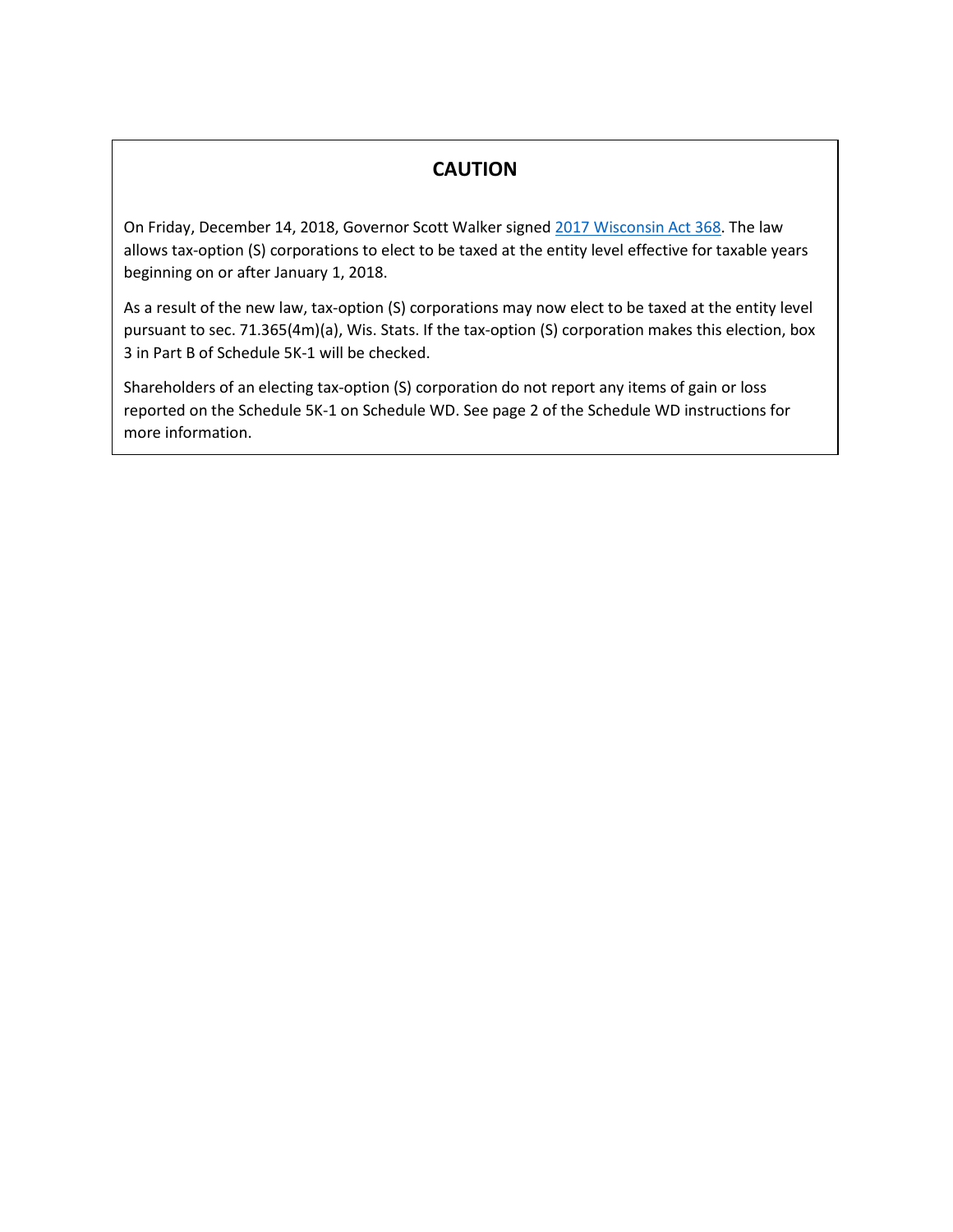# **Instructions for 2018 Wisconsin Schedule WD**

#### **General Instructions**

**Purpose of Schedule:** Schedule WD is used to determine the amount of capital gain or loss which you must include in Wisconsin income. Generally, all amounts reported on your federal Schedule D must be reported on Schedule WD. However, for Wisconsin, you may exclude 30% of the net capital gain from assets held more than one year (60% in the case of farm assets). The amount of net capital loss that can be applied against other income after offsetting capital gains is limited to \$500. Unused capital losses are

carried over to later years until fully used. If your Wisconsin capital gain or loss consists only of a capital gain distribution from a mutual fund or real estate investment trust, you do not have to complete Schedule WD. See the instructions for line 10 of Form 1 or line 7 of Form 1NPR, for information on claiming an exclusion on a portion of the distribution.

Enclose Schedule WD with your Wisconsin Form 1 or Form 1NPR. Get Publication 103, *Reporting Capital Gains and Losses for Wisconsin by Individuals, Estates, and Trusts,* from any department office for further information on reporting capital gains and losses. You can download Publication 103 from our website at: [revenue.wi.gov.](https://www.revenue.wi.gov)

#### **Specific Instructions**

#### **Part I and Part II, Capital Gains and Losses**

If you are not affected by any of the items listed below under "Items Which Require Adjustment," fill in the amounts from your federal Schedule D which correspond to lines 1a through 5 and lines 9a through 14 of Schedule WD. If you are affected by any of the items listed below under "Items Which Require Adjustment," fill in the amount indicated in these instructions instead of the amount reported on your federal Schedule D.

#### **Items Which Require Adjustment**

The following items require adjustments to the amounts reported on your federal Schedule D:

**Capital Loss Carryovers:** Fill in your capital loss carryover from assets held one year or less from line 34 of your 2017 Schedule WD on line 7 of Schedule WD. Fill in your capital loss carryover from assets held more than one year from line 39 of your 2017 Schedule WD on line 16 of Schedule WD.

- If you and your spouse are filing a joint return for 2018, but filed separate returns for 2017, combine the capital loss carryovers from your separate 2017 Schedules WD.
- If (1) you and your spouse are filing separate returns for 2018 but filed a joint return for the year in which the capital loss was incurred, or (2) you are a widow(er) and your spouse died before the beginning of your 2018 tax year, you can only deduct the portion of the capital loss carryover that belongs to you. For a capital loss carryover incurred during a year before the Wisconsin marital property law applies to you, title to the property must be used to determine what portion of the loss is yours. For a capital loss carryover incurred during a year to which the marital property law applies, the classification of the property must be used to determine your portion of the loss.
- You may have to reduce your capital loss carryover to 2018 if you excluded income from discharge of indebtedness from your 2018 taxable income. Contact any Department of Revenue office for further information.

**Nonresidents and Part-Year Residents:** Nonresidents should include only gain or loss from Wisconsin sources on Schedule WD. Part-year residents should include the gain or loss received from all sources while a Wisconsin resident and the gain or loss from Wisconsin sources while a nonresident.

Gain or loss from Wisconsin sources includes gain or loss from the sale of land, buildings, and machinery located in Wisconsin, gain from the sale of stock acquired under an incentive stock option or employee stock purchase plan to the extent attributable to personal services performed in Wisconsin, and your share of gain or loss from an estate or trust, partnership, limited liability company (LLC), or tax-option (S) corporation which has been reported to you on Wisconsin Schedule 2K‑1, 3K-1, or 5K‑1. It doesn't include losses from nonbusiness bad debts and worthless securities, and gains or losses from sales of stocks (except gain on stock acquired under an incentive stock option or employee stock purchase plan as explained above) while a nonresident.

**Gain From Installment Sales:** Taxable gain from installment sales reported on lines 4 and 11 of federal Schedule D must be reported on lines 4 and 12 of Schedule WD, as appropriate. Gain from an installment sale is reported on line 4 of Schedule WD if, at the time of sale or other disposition, you held the property for one year or less. If, at the time of sale or other disposition, you held the property for more than one year, the gain is reported on line 12 of Schedule WD.

**Gain or Loss From Partnerships, S Corporations, and Fiduciaries:** Fill in on line 5 or 13 the amount of capital gain or loss from partnerships, tax-option (S) corporations, estates, and trusts.

- If the partnership, tax-option (S) corporation, estate, or trust has informed you of any adjustment to be made to the capital gain or loss for Wisconsin, be sure to use the gain or loss as adjusted.
- If you are a shareholder in a federal S corporation that elects not to be treated as a Wisconsin tax-option corporation, do not include on Schedule WD any capital gain or loss distributed to you by that federal S corporation. See page 28 of the Form 1 instructions or the instructions for line 11 of Form 1NPR for additions and subtractions you must make to adjust for tax-option (S) corporation income.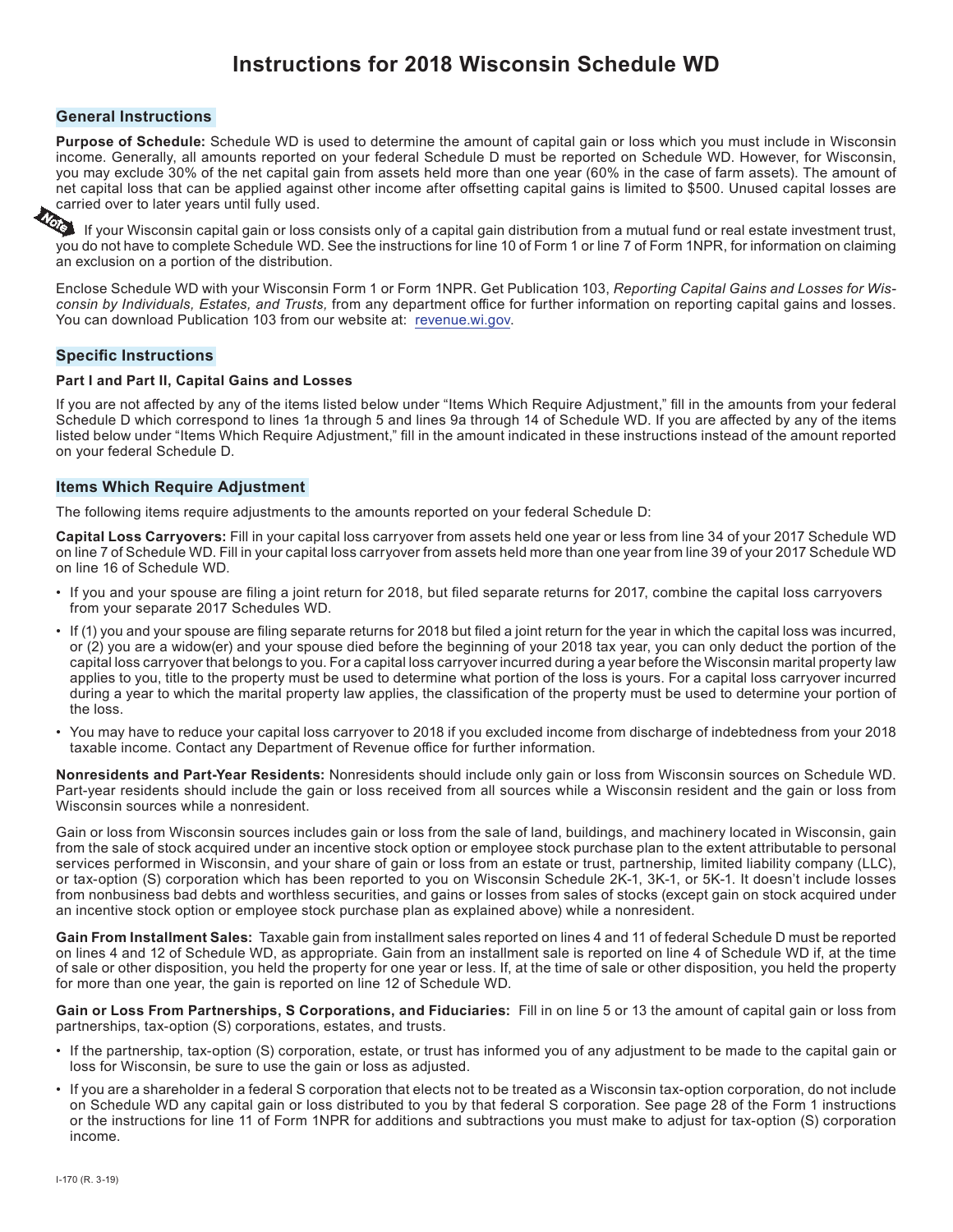• If you are a shareholder of a tax-option (S) corporation that elects to be taxed at the entity level, do not include the amount of gain or loss reported on Schedule 5K-1 on Schedule WD. In addition, do not report these amounts as an addition or subtraction modification on Form 1, line 4 or 11. These amounts will be adjusted in Part IV of Schedule WD, as an addition or subtraction modification on line 3 or 10 of Form 1.

**Basis Difference:** Gain or loss from the sale or disposition of assets may be different for Wisconsin and federal purposes due to a difference in the federal and Wisconsin basis of your property.

- If you have a difference in the federal and Wisconsin basis of property and that property is your principal residence, compute your gain on the sale of your residence using the Wisconsin basis instead of the federal basis. Fill in any taxable gain on lines 1-3 or 9-11 of Schedule WD, as appropriate.
- If you have a difference in the Wisconsin and federal basis of property (other than your principal residence) and that property is a capital asset (sale or other disposition is reported on federal Schedule D), fill in the federal gain or loss in Part I or Part II of Schedule WD, as appropriate. You must also complete Part I of Wisconsin Schedule T to compute the amount to fill in on line 6 or 15 of Schedule WD.
- If you have a difference in the Wisconsin and federal basis of property acquired on or after the first day of your tax year beginning in 2014 and the sale or other disposition of such property is reported on federal Form 4797, see the instructions for Part II of Wisconsin Schedule T and recompute a Form 4797 as instructed. If you filled in a gain on line 7 or 9 of your "Wisconsin" Form 4797, you must use the amount from the "Wisconsin" Form 4797 to complete line 12 of Schedule WD. If the difference in basis is due to the Wisconsin definition of the Internal Revenue Code or if you have used a different federal election for federal and Wisconsin tax purposes, use Schedule I to adjust for the difference in basis instead of Schedule T.

**Note** If you sold or otherwise disposed of property acquired before the first day of your tax year beginning in 2014 that was being depreciated or amortized for Wisconsin and federal tax purposes, your basis in the property as of the first day of your taxable year beginning in 2014 is the same for Wisconsin and federal tax purposes. No adjustment may be made on Schedule WD for difference in basis of such property.

**Investments in a Qualified Wisconsin Business (QWB)** If you qualify to defer the long-term gain on the sale of an asset because the gain was reinvested in a QWB, do not include the reinvested gain on Schedule WD. Enclose Schedule CG with your Form 1 or 1NPR. If you sold an investment in a QWB, complete Schedules QI and T (if gain previously deferred) to determine adjustments to Schedule WD. Enclose these schedules with your Form 1 or 1NPR.

**Marital Property:** Do not include on Schedule WD any gain or loss on the exchange of marital property by a surviving spouse and distributee under s. 766.31(3)(b)3. of the Wisconsin Statutes.

### **Part III, Summary of Parts I and II**

**Line 18 -** Complete line 18. If line 18 is a loss, skip lines 19 – 27 and complete line 28. If line 18 is a gain, complete lines 19 – 27 and skip line 28.

**Lines 21-25 -** Complete lines 21-25 only if you have long-term gain from the sale of farm assets.

Sixty percent of net long-term gain from the sale or other disposition of farm assets may be excluded. "Farm assets" means livestock, farm equipment, farm real property, and farm depreciable property. The exclusion applies to capital gain as computed under the Internal Revenue Code, not including amounts treated as ordinary income for federal purposes because of recapture of depreciation or any other reason. "Farming" means the cultivation of land or the raising or harvesting of any agricultural or horticultural commodity including the raising, shearing, feeding, caring for, training, and management of animals. Trees (other than trees bearing fruit or nuts) shall not be treated as an agricultural or horticultural commodity. The 60 percent exclusion applies only to assets used in farming. The sale of woodland that cannot be used in farming would not qualify for the 60 percent exclusion.

**Line 28 -** When completing line 28, to figure whether 28(a), (b), or (c) is smaller, treat all numbers as if they were positive. To determine Wisconsin ordinary income, figure the amount from Form 1, line 13 (line 31 of Form 1NPR) without regard to capital gains and losses. If this amount is a loss, fill in -0- on line 28.

*Form 1 Filers* – Go on to Part IV. (**Exception:** If the gain on line 27 or the loss on line 28 is the same as the amount on line 13 of your federal Schedule 1 (Form 1040) (or line 2d, 2f, 4c, or 4e of Schedule I), you do not have to complete Part IV. Complete Part V if you have a net loss and the loss on line 18 is more than the loss on line 28.) *Form 1NPR Filers* – Fill in the amount from line 27 or 28 of Schedule WD on line 7, column B, of Form 1NPR. Do not complete Part IV. Complete Part V if you have a net loss and the loss on line 18 is more than the loss on line 28.

#### **Part IV, Computation of Wisconsin Adjustment to Income**

Complete Part IV to figure the amount you must report as a capital gain/loss adjustment on line 3 or 10 of Form 1. When completing Part IV, do not enter losses as negative numbers. All amounts should be entered as positive numbers. **Caution** If you completed Schedule I and have an amount on line 2f or 4c of Schedule I, use the amount from line 2f or 4c of Schedule I to fill in your gain on line 29a or loss on line 29e instead of amounts from federal Schedule 1 (Form 1040), line 13, when completing Part IV.

- If you have a net gain for both federal and Wisconsin purposes, fill in lines 29a and 29b. Also, fill in either line 29c or line 29d, whichever applies.
- If you have a net loss for both federal and Wisconsin purposes, fill in lines 29e and 29f. Also, fill in either line 29g or line 29h, whichever applies.